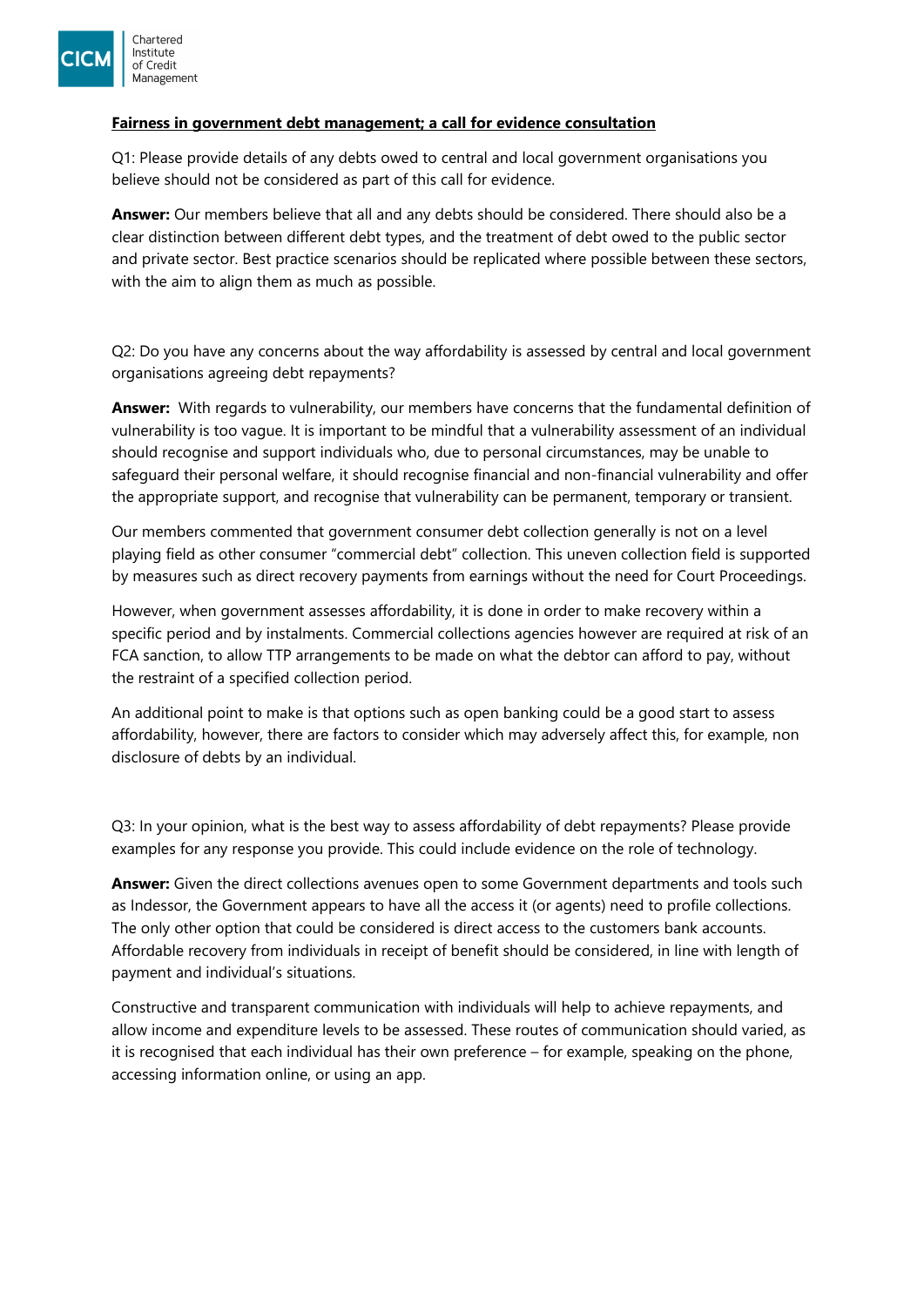

Q4: How might issues of sustainability of debt repayments be addressed outside of an affordability assessment? For example, through the ongoing relationship between those in debt and the organisation that holds that debt, or through debt write-off.

**Answer:** Debt Collection Agents instructed by non-government business engage with debtors to establish affordable TTP arrangements. Where payments are missed due to affordability changes, then the TTP arrangement is reviewed and amended if necessary. This engagement and review is the key to sustainability in non-government consumer collections. However, if Government debt is focused on collection within a time limited, specific period, together with a requirement that the debtor does not default on other local or central government debt, then it is likely that there will be on-going sustainability issues.

On-going and open communication will assist the process, as mentioned earlier.

Q5: Do you have any evidence of how issues with central and local government organisation communication can aggravate mental and physical impacts on people in problem debt?

**Answer:** Not necessarily in relation to government debt collection but the effect of communication on people in debt owed to non-government creditors is encountered every day. The Credit Services Association members (debt collection agencies) reviewed their engagement several years ago (and keep reviewing them during ongoing situations (e.g. Covid)) to minimise, as much as possible, mental impact. Communication needs to be open and encouraging in order to minimise any mental or physical impacts on those in problem debt.

Q6: How can central and local government organisations most effectively communicate with people who owe them money, including people who may be vulnerable? Please include any thoughts on the role of technology in communications or how best to reach people without access to technology.

**Answer:** Review the communications regularly, tailor them to best suit the situation and engage with other bodies involved in consumer debt collection (including FCA, CSA and the major creditors/banks/building societies) to compare and contrast multi-channel routes for this purpose.

If mobile phone numbers and emails are known, this technology has the potential to reach the vast majority of UK citizens. A very small percentage of the population (perhaps the very elderly or the extremely financially vulnerable) will not have access, and attempted recoveries on those members of society will have diminishing returns if correspondence is ineffective in recovering the debt. Our members commented that increased access to mobile and email addresses could increase the prospect of recovery. Mobile numbers (commonly retained when changing provider) and emails are regularly captured – this would enable contact via mobile (e.g. WhatsApp) and Social media (e.g. Facebook Direct Messaging) as well as sending secure emails with protected attachments to debtors by way of service.

It would be beneficial to use plain English is communication, with the ability for translation into multiple languages if needed. The communication should include a clear way for the individual to contact the organisation. Those involved in the communication process should be adequately trained in customer-facing skills.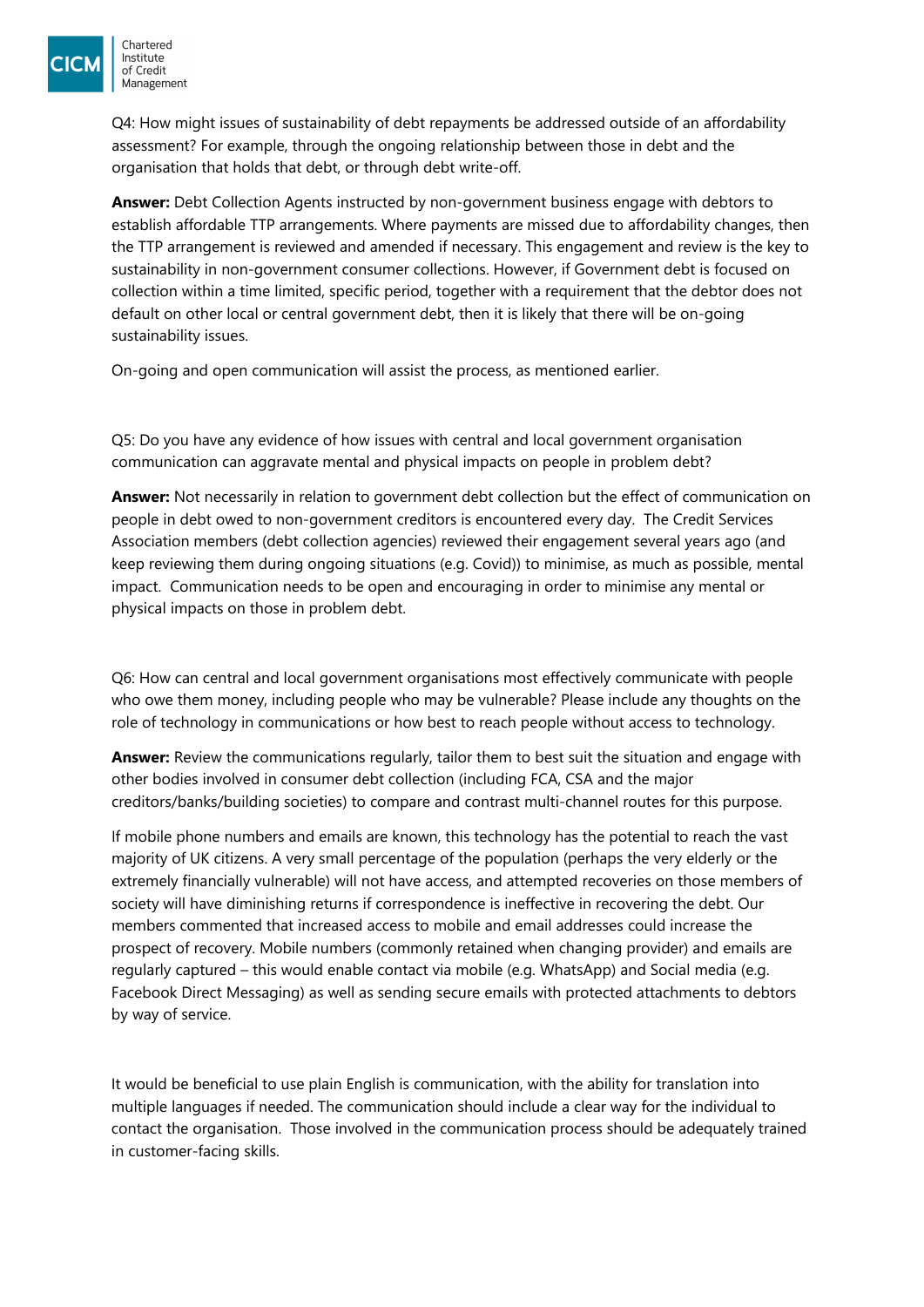

In light of the current pandemic, communicating with government departments is perceived as being more difficult, and their accessibility more limited. This should be addressed in order to have effective lines of communication between government and debtors.

Q7: Do you have any evidence on existing effective relationships between organisations collecting debt and debt advice providers? This could include comments about referrals and treatment of repayment offers.

**Answer:** Please see answer 5. Non fee charging debt management companies are an integral part of the engagement process with debt collection agencies and will often lead to affordable, sustainable TTP agreements. However, fee charging debt management companies and some Consumer advice offices (where the instalment offer is a nominal  $£1$  regardless of affordability or how much is being pay to the fee charging DMC), and some Solicitors/Public Access Barristers could be barriers to debtors being able to establish TTP arrangements that will reduce their indebtedness.

Our members are aware of some very effective relationships between enforcement agencies and debt advice providers – there is a common interest between them, to collect monies whilst ensuring this is done in the most appropriate way, with full awareness of any vulnerability issues and/or inability to pay issues. Ongoing collaboration between these relationships is key to maintaining best practice and sharing of experience.

Q8: How can central and local government organisations most effectively prevent recurring debt? Please include any thoughts on the role of partnership working in this challenge.

**Answer**: More realistic arrangements that take into account ongoing liabilities to central and local government would help. Clear guidance on how the debt will be handled, including any prioritising arrangements, would also assist.

Q9: In your opinion, what impact could poor debt management activity have on potential vulnerability?

**Answer:** Our members commented that poor debt management activity could prolong or increase the vulnerability. Impacts could include mental health issues, suicide, alcoholism/drug abuse, domestic abuse. Poor debt management could also prolong the amount of time someone is in debt and damage the relationship the individual has in the future with creditor organisations.

Q10: How can central and local government organisations recovering debt best identify potentially vulnerable people? Please provide evidence of existing effective approaches. This could include evidence on the role of technology.

**Answer**: The only way non-government debt collection agencies can really identify this is if it is raised by the creditors, third parties (family, friends and debt advice organisations) or as is most commonly the way, following direct engagement with the debtor and listening and reacting to what is disclosed.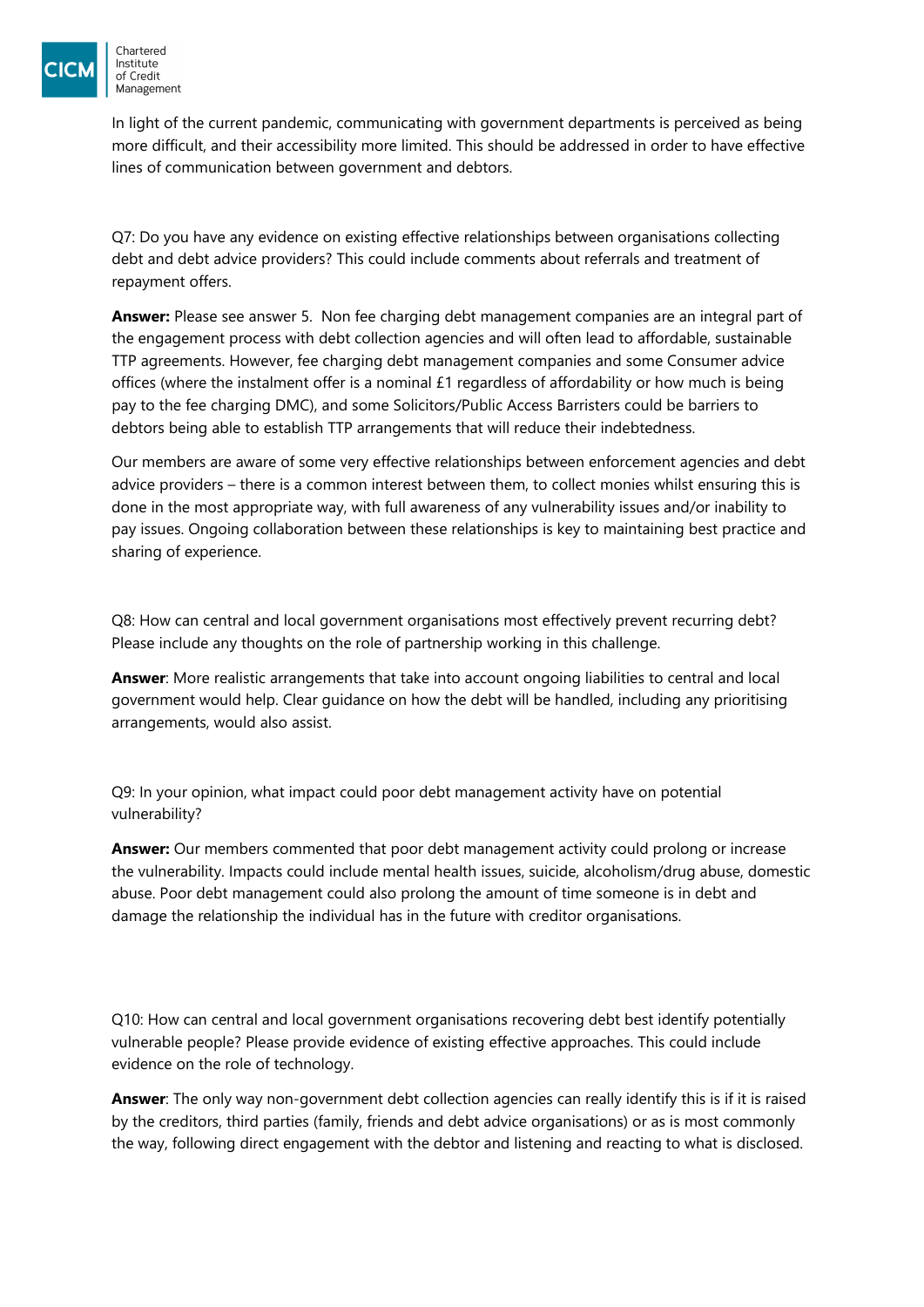

Even if local/central government had direct access to medical records, this would not identify everyone with vulnerabilities.

Vulnerabilities identified at local government level should be shared across other departments, as the individual is unlikely to realise that they many need to notify different parts of government of their situation. Patterns in behaviour or changes to those patterns may signal vulnerability issues, and these may help identify individuals requiring further support.

Q11:How can central and local government organisations recovering debt best support potentially vulnerable people? Please provide evidence of existing effective approaches. This could include evidence on the role of technology.

**Answer:** Adopt the processes and procedures and best practices as used by, for example, CSA members, without adopting the government's specific repayment approach or having to maintain existing government debt during the period of vulnerability. Behavioural insights and assessing the best option for support thoroughly is key. Each case is individual, and should be treated as such when assessing the best support that can be provided.

Q12:In your opinion, what are the benefits of an effective disputes process in debt management?

**Answer:** An effective disputes process allows any complaints to be dealt with swiftly, and fairly. It allows the individual concerned to be fully aware that their dispute is being investigated and that may help reduce any further stress.

An effective dispute process also identifies and allows mistakes that may have been made to be corrected, and can identify the areas of dispute prior to any proceedings, which will allow the party claiming the debt to make a judgment call on whether to commence proceedings. The process must be fair, and can allow the customer the option for an independent review if required.

Q13:In your opinion, what is the most effective way to ensure a fair outcome to a disputes process in debt management? Please provide evidence of creditor sectors or organisations with effective disputes policies.

**Answer:** Please see answer 12 generally. In addition, to ensure a fair outcome, consideration should be given to sharing as much information with the customer as possible, reducing jargon in communication so that the individual understands the situation, and ensure that as an organisation the government department takes responsibility for ensuring communication is transparent and the individual has been treated fairly.

Most reputable commercial creditors such a Banking, Personal finance lenders (including short term high cost), insurance companies and their appointed CSA member debt collection agencies, have and follow a fair dispute process with independent oversight. This process is regularly tested by way of audit and customer journey assessment.

Q14:Can you provide any evidence of where disputes policies interact, positively or negatively, with central and or local government organisations' debt management procedures?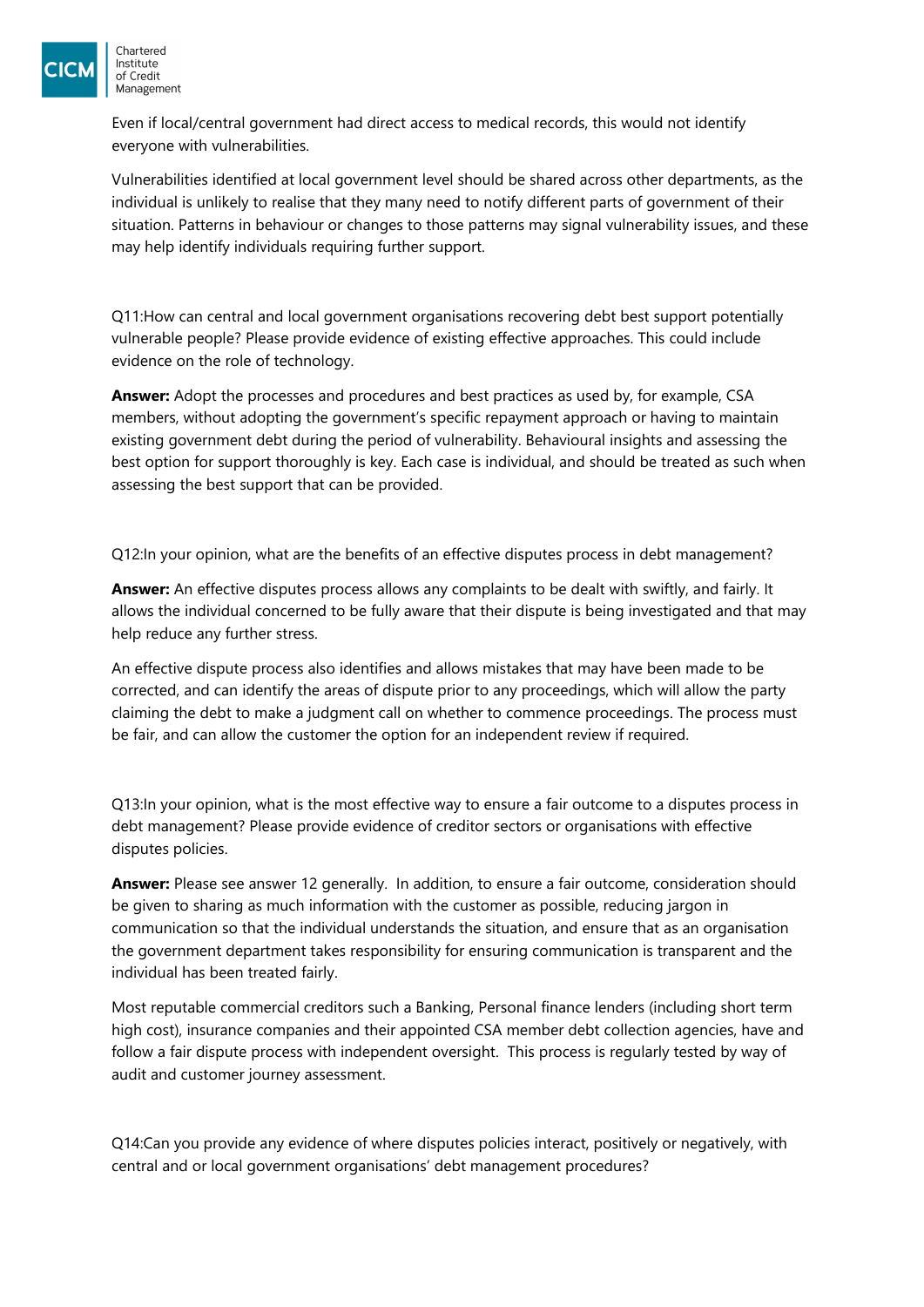

**Answer**: We cannot provide specific evidence, however are aware that some of our members have experience the interaction outlined. From our members viewpoint, it is important that in general, complaints are initially dealt with by the body responsible for the actions, and then referred as necessary, to, for example, central or local government if applicable.

Q15:In your opinion, what advantages and challenges are there in central and local government organisations collecting and reporting data on debt management activities?

**Answer**: Our members believe that one of the main challenges is that local/central government debt is ongoing - commercial lending will not be advanced to someone with a poor credit history. If local/central government debt was reported, that would impact further on someone's ability to obtain access to credit. In order to draw any meaningful conclusions, it is important that those collecting and reporting data identify and have a clear understanding of all the factors at play across the landscape. Transparency of process in this area is key, particularly around the means by which the date is collected and the way in which it is interpreted.

Q16:Are there any metrics on debt management activity that you believe could be a particularly effective measure of fair policies? Conversely, are there metrics / targets you believe drive poor debt management activity?

**Answer:** A three lines of defence oversight of the policies, regularly independent testing and regularly policy reviews, and staff training could be effective in measuring fairness. As mentioned earlier, it is important for those involved to have a clear understanding of all the factors at play across the landscape.

Government should place assessing vulnerability, resolving disputes and signposting to support as equally important to the metrics around the amount of debt collected.

Q17:In your opinion, what is the value in central and local government organisations facilitating access to their debt management policies and processes?

**Answer:** Our members believe that it would reveal the differences in approach between government and commercial collection, and if this was understood by the commercial collections sector, it could lead to more holistic, sustainable TTP arrangements for the individual. Conversely, it could lead to the commercial business sector recovering less and over a longer period.

Q18:How can central and local government organisations get better at identifying and tracking debt arising from serious non-compliance or fraud?

**Answer:** Our members believe there should be no tolerance to debt arising from non-compliance and fraud. There should be increased resources both in terms of staffing and data gathering. No data sets should be withheld from central/local government agencies in collection and enforcement of this debt. The Courts have a very important role to play in supporting local/central government and legislation should give Courts all the powers required to support the local/central government. Our members recognise that specific determined sharing of data could be of use in this area, particularly with regards to persistent offenders, with the necessary best practice controls in place when doing so.